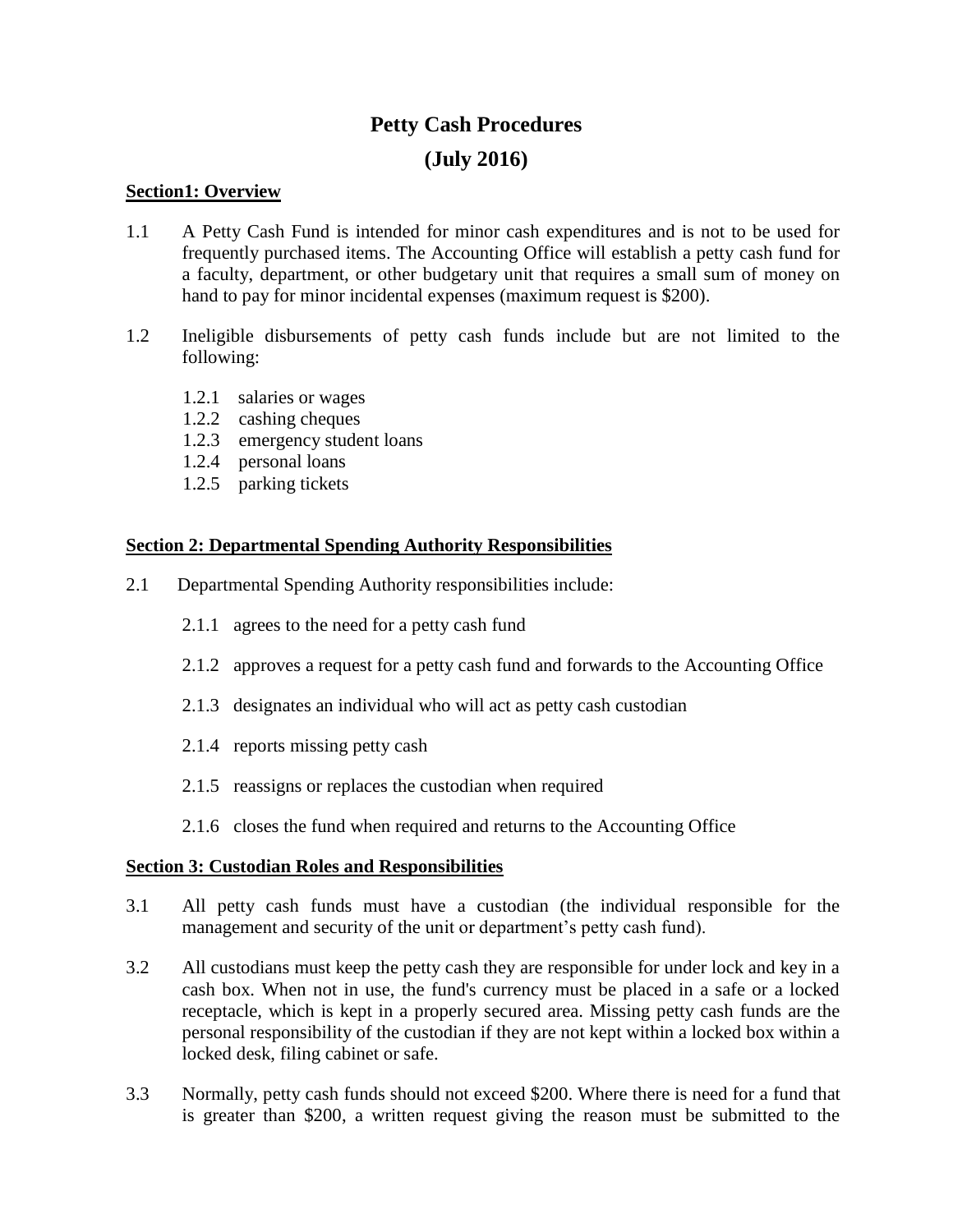Manager of Financial Services for approval. Maintaining a minimal fund reduces security risk. Any theft is to be reported immediately to Security Services.

- 3.4 A petty cash fund may not be transferred from one custodian to another without the approval of the Manager of Financial Services and the Departmental Spending Authority. If a petty cash custodian terminates or transfers his/her employment, the petty cash fund must be closed out and a new fund opened in the new custodian's name.
- 3.5 Custodian responsibilities include:
	- 3.5.1 verifies that reimbursement requests are appropriate and reasonable
	- 3.5.2 ensures the proper signatures for authorization
	- 3.5.3 reimburses employees from the petty cash fund
	- 3.5.4 reconciles the petty cash fund ensuring that the amount of cash on hand, plus amount of reimbursements made (receipts/vouchers), equals the original amount of the petty cash fund
	- 3.5.5 submits request to replenish the petty cash to the Accounting Office
	- 3.5.6 reports any significant petty cash over/short to the Department Spending Authority

## **Section 4: Establishing and Using a Petty Cash Fund**

- 4.1 A member of the faculty or department completes and sends a Petty Cash Application Form (PDF) to the dean or department spending authority.
- 4.2 The dean or department spending authority reviews and approves the form and forwards it to the Manager of Financial Services. Once approved Financial Services sets up the petty cash fund and sends a cheque payable to the custodian.
- 4.3 The custodian cashes the cheque, obtaining the denominations of money required to most effectively manage the fund.
- 4.4 A Petty Cash Voucher is used by the custodian to disburse cash from the petty cash fund.

## **Section 5: Replenishing a Petty Cash Fund**

- 5.1 To request reimbursement of petty cash expenditures and to replenish the petty cash fund, a Petty Cash Summary form must be completed and a Request a Payment must be submitted at myUPEI. Instructions for completing a Petty Cash Summary form and Request a Payment are provided in sections 6 and 7.
- 5.2 Petty Cash Summary forms, supporting documentation, and receipts must be scanned and forwarded to Procurement and Payment Services via email to *invoices@upei.ca.*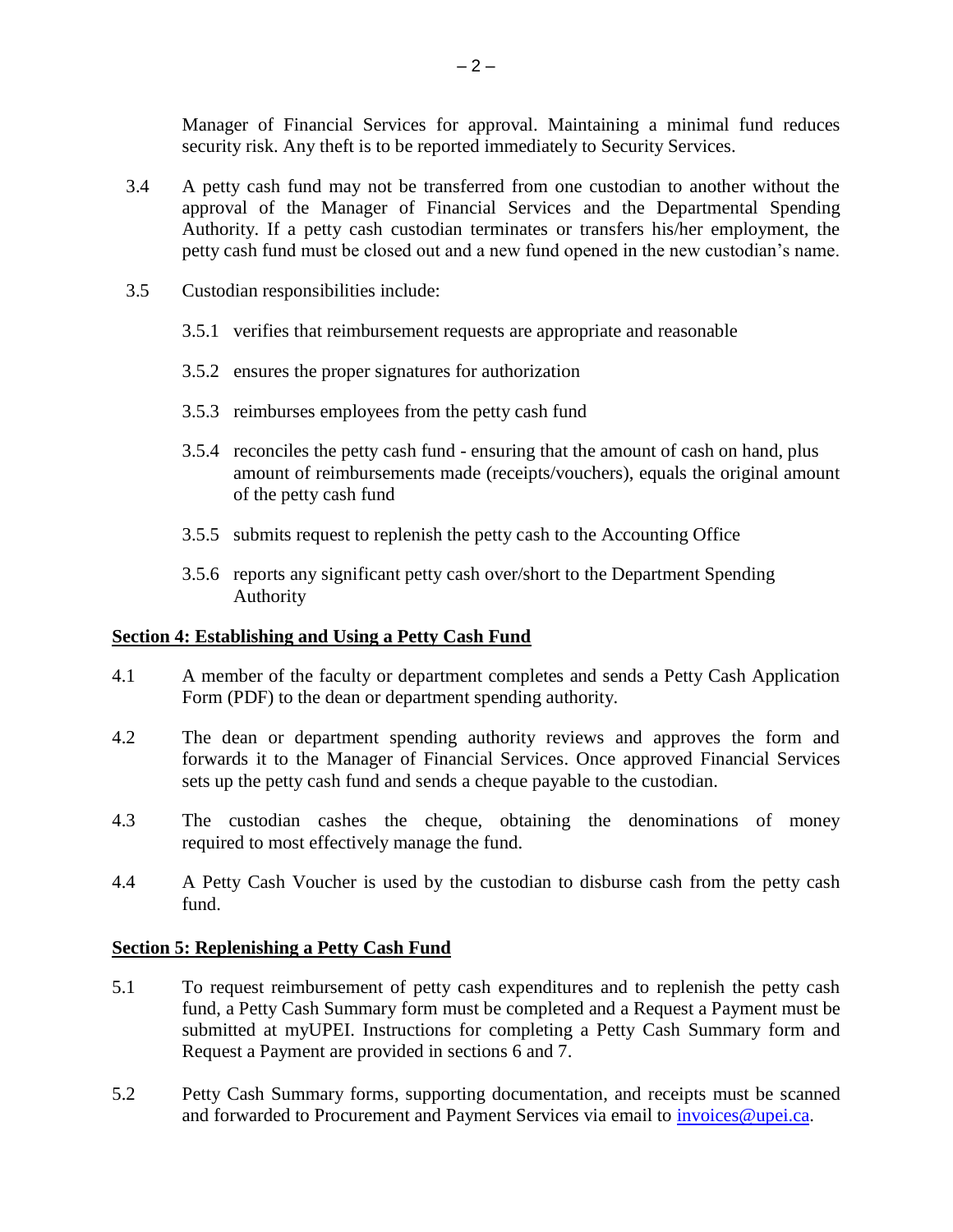# **Section 6: Completing a Petty Cash Summary Form**

- 6.1 The Petty Cash Summary Form is a fillable Excel template and should be completed in Excel wherever possible. Instructions for completing the form as well as a sample form are available on the 2nd and 3rd tabs within the Petty Cash Summary form template.
- 6.2 Petty Cash Summary forms must be signed by the Custodian and the Account Authority.
- 6.3 After completing a Petty Cash Summary form, a Request for Payment must be completed to request payment of expenses. Instructions for completing a Request a Payment at myUPEI are provided in section 7.

## **Section 7: Completing a Request a Payment at myUPEI**

- 7.1 Login in to myUPEI, select Webadvisor for Employees / Financial Information / Request for Payment
- 7.2 To reimburse yourself (if you are the Custodian) select "Reimburse Myself". If you are requesting a payment on behalf of the Custodian, select "Pay Vendor " and a list of potential vendors will be returned based on your search criteria. Select the Custodian from the vendor list and click SUBMIT.

|                                                               |                                                                                                                          |               | $- 0$ $X$                                                                                                                                                                                                                                                                                                                 |
|---------------------------------------------------------------|--------------------------------------------------------------------------------------------------------------------------|---------------|---------------------------------------------------------------------------------------------------------------------------------------------------------------------------------------------------------------------------------------------------------------------------------------------------------------------------|
| ←                                                             | inttps://portal.upei.ca/facultystaff/Pages/WebAdvisor.aspx?title=Request+a+Payr Q - A C C Faculty and Staff WebAdvisor × |               | $A \star 0$                                                                                                                                                                                                                                                                                                               |
| Eile Edit View Favorites Tools Help                           |                                                                                                                          |               |                                                                                                                                                                                                                                                                                                                           |
|                                                               |                                                                                                                          |               | $\mathcal{V}$<br><b>D</b> Suggested Sites < <b>B</b> ScotiaBank <b>B</b> RBC Royal Bank <b>B</b> US Bank <b>B</b> US Bank <b>B</b> Nootia <b>S</b> Google <b>P</b> PayPal We GST-HST NETFILE <b>f</b> FB <b>Z</b> EastLink <b>B</b> Edmodo Home <sup>19</sup> Campus Notices <b>C</b> O Pinterest <b>Co</b> UPEI Ellucian |
| <b>UNIVERSITY</b><br>of Prince Edward<br>alfa<br><b>SLAND</b> |                                                                                                                          |               | Matthew Adams -<br>2                                                                                                                                                                                                                                                                                                      |
| $\equiv$ Menu                                                 |                                                                                                                          |               | $\Xi$                                                                                                                                                                                                                                                                                                                     |
|                                                               |                                                                                                                          |               | Help                                                                                                                                                                                                                                                                                                                      |
| Reimburse Myself                                              | П                                                                                                                        |               |                                                                                                                                                                                                                                                                                                                           |
| Pay Vendor (enter ID or Name below) □                         |                                                                                                                          |               |                                                                                                                                                                                                                                                                                                                           |
|                                                               |                                                                                                                          | <b>SUBMIT</b> |                                                                                                                                                                                                                                                                                                                           |
|                                                               |                                                                                                                          |               |                                                                                                                                                                                                                                                                                                                           |
|                                                               |                                                                                                                          |               | $\checkmark$                                                                                                                                                                                                                                                                                                              |

- 7.3 If a vendor is selected from the lookup list, the vendor's information will pre-populate into the Request a Payment form. If the option "Other" is selected, you will need to enter the vendor information into the Request a Payment form.
- 7.4 You will always need to enter the following fields as this information is specific to each payment.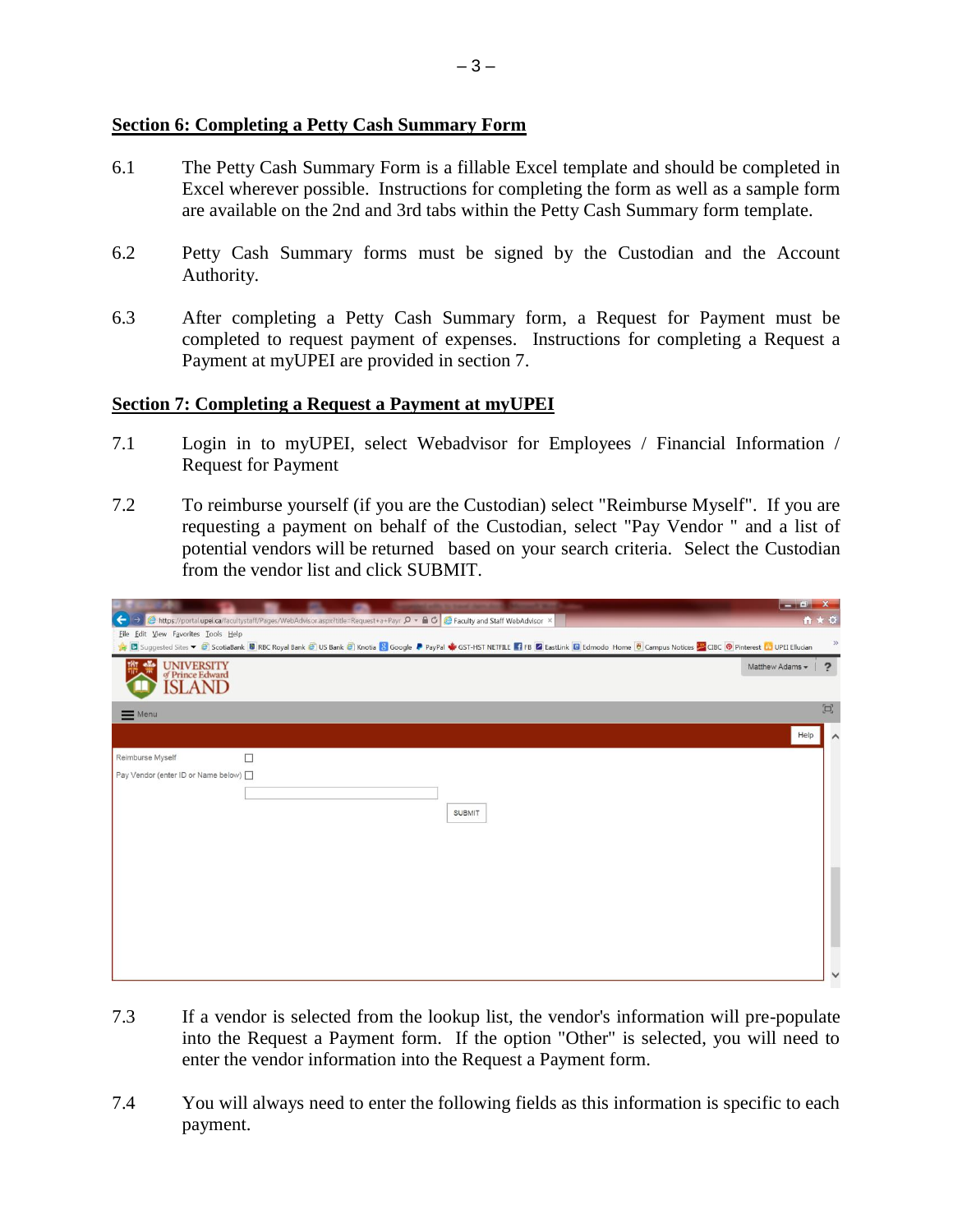- 7.4.1 Needed By Date: Please enter the date of entry (I.e. today's date)
- 7.4.2 Invoice Number: Please enter "PC" followed by the date in the top section of your Petty Cash Summary form in the format DDMMYY, and the individual's initials. For example "PC220616 JS" means a Petty Cash replenishment request dated June 22, 2016 for John Smith.
- 7.4.3 Comments: Enter "Replenish Petty Cash"

|                                                               | even there have twell in the McDine Completion                                                                                                                                                                                                | $-$ 0 $ X-$     |                         |
|---------------------------------------------------------------|-----------------------------------------------------------------------------------------------------------------------------------------------------------------------------------------------------------------------------------------------|-----------------|-------------------------|
| $\leftarrow$                                                  | Shttps://testportal.colleague.upei.ca/facultystaff/Pages/WebAdvisor.aspx?title=Rei Ø - A C   G Faculty and Staff WebAdvisor ×                                                                                                                 | $\ln x \otimes$ |                         |
| Eile Edit View Favorites Tools Help                           | <b>D</b> Suggested Sites ▼ D ScotiaBank <b>D</b> RBC Royal Bank (D US Bank (D) US Bank (D) S Bank B Google P PayPal W GST-HST NETFILE T FB <b>Z</b> EastLink <b>B</b> Edmodo Home (D) Campus Notices and CDEC (O) Pinterest (D) UPET Ellucian |                 |                         |
| <b>olla</b><br>UNIVERSITY<br>of Prince Edward<br><b>SLAND</b> |                                                                                                                                                                                                                                               | Matthew Adams - | $\overline{\mathbf{z}}$ |
| $\equiv$ Menu                                                 |                                                                                                                                                                                                                                               | $O$ SHARE       | 回                       |
| Request Date* 29-07-16                                        | Needed By Date 20-07-16                                                                                                                                                                                                                       |                 | $\hat{}$                |
| Invoice Number   PC220716 JS                                  | Invoice Date 29-07-16                                                                                                                                                                                                                         |                 |                         |
| Confirmation E-Mail Address*   johnsmith@upei.ca              |                                                                                                                                                                                                                                               |                 |                         |
| Vendor ID                                                     | 0000378                                                                                                                                                                                                                                       |                 |                         |
| Vendor Name*                                                  | John Smith                                                                                                                                                                                                                                    |                 |                         |
| Street Address/Apartment                                      |                                                                                                                                                                                                                                               |                 |                         |
| Charlottetown<br>City                                         | Postal Code C1E 2L5<br>Province Prince Edward Island                                                                                                                                                                                          |                 |                         |
| Country                                                       | $\vert \mathbf{v} \vert$<br>CA Canada                                                                                                                                                                                                         |                 |                         |
| AP Type* AP Accounts Payable                                  | $\overline{\mathbf{v}}$                                                                                                                                                                                                                       |                 |                         |
| Comments                                                      | Replenish petty cash                                                                                                                                                                                                                          |                 | $\checkmark$            |

7.5 Two Item Descriptions must be entered for each item on the Petty Cash Summary form as the expense categories or tax rates may differ based on the expense. One line item for the pre-tax subtotal of the actual expense and one for the associated tax.

**Please DO NOT enter the amount of cash over or short**. UPEI Procurement and Payment Services will enter this amount for you, as negative amounts are not able to be entered in Request a Payment.

The process is identified below with a screenshot for reference.

- 7.5.1 Item Description No. 1:
	- (a) Title the description "Subtotal" plus a brief description (I.e. Subtotal- Batteries")
	- (b) Set quantity to "1"
	- (c) Price will be the Subtotal amounts for the individual items on the Petty Cash Summary form
- 7.5.2 Item Description No. 2: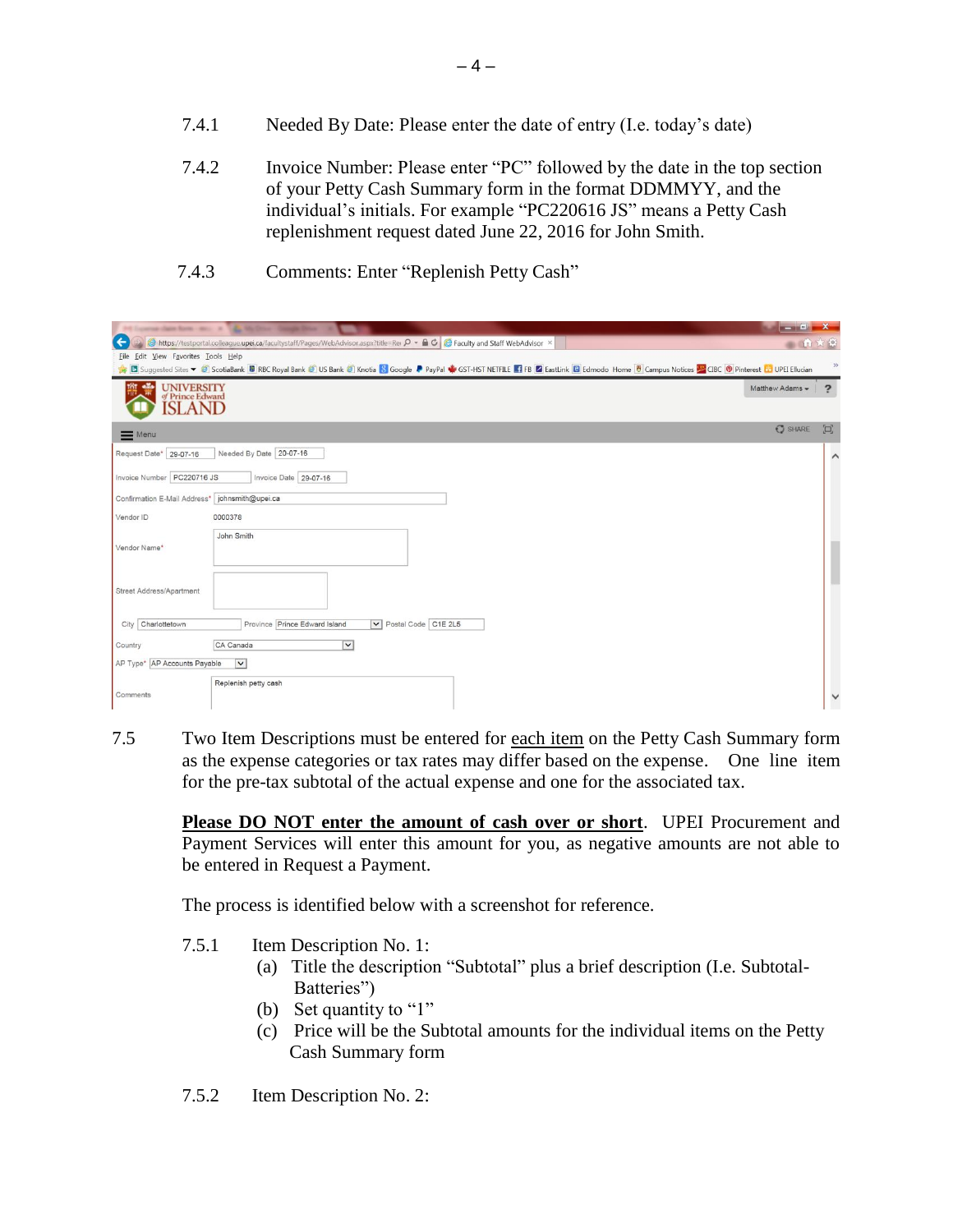- (a) Title the description "GST/HST" plus a brief description (I.e. GST/HST- Batteries)
- (b) Set quantity to "1"
- (c) Price will be the GST/HST amounts for the individual items on the Petty Cash Summary form
- 7.5.3 Please choose the appropriate Cost Centre, Object Code, and Project ID (for research projects).
- 7.5.4 Set Tax Code to "No Tax". UPEI Finance will enter the appropriate tax rate

| $\leftarrow$<br>File Edit View Favorites Tools Help | B hmy Cash   Finance   UFC X 15   Ballinet tal Brace apet |                |             | https://testportal.colleague.upei.ca/facultystaff/Pages/WebAdvisor.aspx?title=Rei Q ~ A C C Faculty and Staff WebAdvisor > |                          |                                                                                                                                                                                         |                         |            |                 | $-10X$<br>命大众 |
|-----------------------------------------------------|-----------------------------------------------------------|----------------|-------------|----------------------------------------------------------------------------------------------------------------------------|--------------------------|-----------------------------------------------------------------------------------------------------------------------------------------------------------------------------------------|-------------------------|------------|-----------------|---------------|
| <b>UNIVERSITY</b>                                   |                                                           |                |             |                                                                                                                            |                          | E Cuggested Sites > ScotiaBank B RBC Royal Bank 3 US Bank 3 Knotia & Google P PayPal SCT-HST NETFILE F FB Z EastLink B Edmodo Home U Campus Notices C CIBC O Pinterest ED UPEI Ellucian |                         |            | Matthew Adams - | $\sqrt{2}$    |
| of Prince Edward<br><b>SLAND</b>                    |                                                           |                |             |                                                                                                                            |                          |                                                                                                                                                                                         |                         |            |                 |               |
| $\equiv$ Menu                                       |                                                           |                |             |                                                                                                                            |                          |                                                                                                                                                                                         |                         |            | $O$ SHARE       | 回             |
| Comments                                            | Competitives senate in Connection Services                |                |             |                                                                                                                            |                          |                                                                                                                                                                                         |                         |            |                 | $\wedge$      |
| <b>Item Description</b>                             | Quantity                                                  | Price          | Cost Center |                                                                                                                            |                          | Object Code                                                                                                                                                                             |                         | Project ID |                 |               |
| Subtotal-Batteries                                  | $\overline{1}$                                            | 5              |             | 10-1-30-123456-987654 ABC Services                                                                                         | $\check{ }$              | 600010 SUPPLIES - GENERAL                                                                                                                                                               | $\overline{\mathbf{v}}$ |            |                 |               |
| GST/HST-Batteries                                   | $\overline{1}$                                            | 0.7            |             | 10-1-30-123456-987654 ABC Services                                                                                         | $\check{ }$              | 600010 SUPPLIES - GENERAL                                                                                                                                                               | $\check{~}$             |            |                 |               |
| Subtotal-Card                                       | $\mathbf{1}$                                              | $\overline{7}$ |             | 10-1-30-123456-987654 ABC Services                                                                                         | $\checkmark$             | 600010 SUPPLIES - GENERAL                                                                                                                                                               | $\vert \vee \vert$      |            |                 |               |
| GST/HST-Card                                        |                                                           | 0.98           |             | 10-1-30-123456-987654 ABC Services                                                                                         | $\check{ }$              | 600010 SUPPLIES - GENERAL                                                                                                                                                               | $\check{ }$             |            |                 |               |
| Subtotal-Pens                                       | $\mathbf{1}$                                              | 12.99          |             | 10-1-30-123456-987654 ABC Services                                                                                         | $\overline{\mathbf{v}}$  | 600010 SUPPLIES - GENERAL                                                                                                                                                               | $\overline{\mathbf{v}}$ |            |                 |               |
| GST/HST-Pens                                        | $\mathbf{1}$                                              | 1.82           |             | 10-1-30-123456-987654 ABC Services                                                                                         | $\vert \mathbf{v} \vert$ | 600010 SUPPLIES - GENERAL                                                                                                                                                               | $\overline{\mathbf{v}}$ |            |                 |               |
|                                                     |                                                           |                |             |                                                                                                                            | $\vee$                   |                                                                                                                                                                                         | $\check{~}$             |            |                 |               |
|                                                     |                                                           |                |             |                                                                                                                            | $\overline{\mathbf{v}}$  |                                                                                                                                                                                         | $\check{ }$             |            |                 |               |
|                                                     |                                                           |                |             |                                                                                                                            | $\backsim$               |                                                                                                                                                                                         | $\checkmark$            |            |                 |               |
|                                                     |                                                           |                |             |                                                                                                                            | $\check{ }$              |                                                                                                                                                                                         | $\check{ }$             |            |                 |               |
| <b>Tax Codes</b>                                    |                                                           |                |             |                                                                                                                            |                          |                                                                                                                                                                                         |                         |            |                 |               |
| No Tax                                              | $\vert \mathbf{v} \vert$<br>$\overline{\mathbf{v}}$       |                |             |                                                                                                                            |                          |                                                                                                                                                                                         |                         |            |                 | $\checkmark$  |

- 7.6 When you click SUBMIT a voucher number will be assigned.
- 7.7 Petty Cash Summary forms, supporting documentation, and receipts must be scanned and forwarded to Procurement and Payment Services via email to invoices@upei.ca. Please ensure you reference the myUPEI voucher number in the subject line of your email (e.g. Voucher 1).
- 7.8 Procurement and Payment Services will begin to complete the payment process upon receipt of the scanned Petty Cash Summary Form, Petty Cash Vouchers, and receipts.

## **Section 8: Verifying Petty Cash Funds at Year-End**

- 8.1 By April 15, the custodian forwards all vouchers on hand to the Accounting Office to replenish the petty cash fund. (See Section 5, 6, and 7).
- 8.2 The Accounting Office sends a reimbursement cheque to the custodian before April 30. (This ensures the fund is intact at year-end).